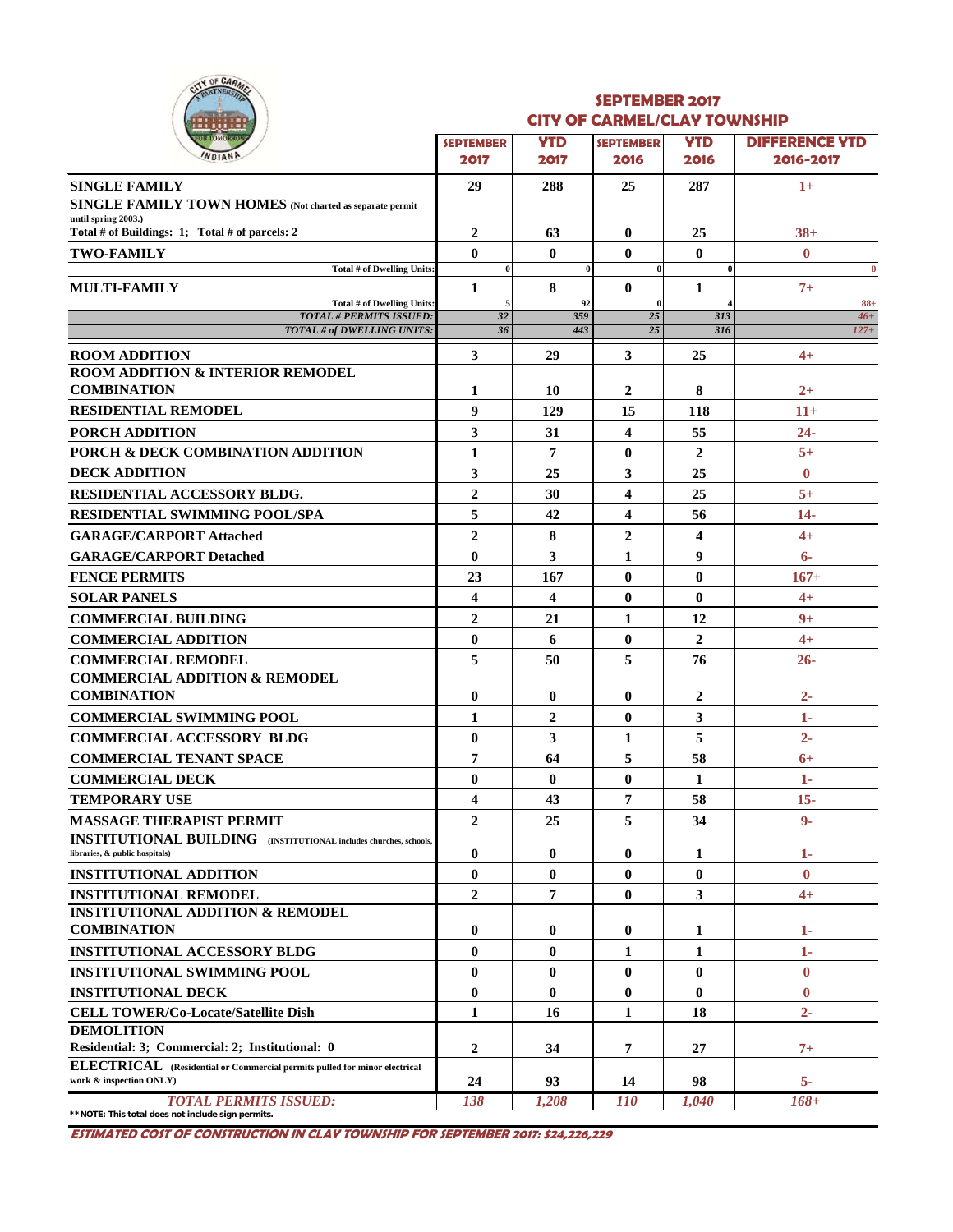# **D.O.C.S. BUILDING & SIGN ACTIVITY SEPTEMBER 2017**

**COMMERCIAL, INSTITUTIONAL, & MULTI-FAMILY - NEW STRUCTURES, ACCESSORY BUILDINGS, ADDITIONS, TENANT FINISHES, REMODELS, POOLS, DECKS (Institutional includes churches, schools & libraries)** 

#### **Type of Construction \_\_\_ \_\_\_\_\_\_\_\_\_\_\_\_Total Permits Issued**

### **PERMITS ISSUED**

| <b>COMMERCIAL NEW BUILDING:.</b><br>· Jackson's Grant Clubhouse, 1134 Frenzel Parkway<br>• Roberts Building, 12805 E. New Market St.<br><b>COMMERCIAL SWIMMING POOL:.</b><br>• Fairfield Inn, 1335 W. Main St<br>COMMERCIAL TENANT FINISH / REMODEL:<br>· IU Health Dermatology, 11590 N. Meridian St. #450<br>• Healthcare Trust of America, 510 E. 96th St. #200<br>• Kimley Horn, 250 E. 96 <sup>th</sup> St. #580<br>· Purple Ink, 712 Rangeline Rd. #76A<br>• KMBS, 250 E. 96 <sup>th</sup> St. #415<br>• Solidcore, 14311 Clay Terrace Blvd. #120<br>• Books and Brews, 720 Rangeline Rd. #119<br>. Pedcor Square Building 5, 385 City Center Dr.<br>• Massage Heights, 1438 W. Main St. #103<br>• Forever 21, 14550 Clay Terrace Blvd. #125<br>• Baldwin & Lyons, 111 Congressional Blvd.<br>• Caliente Restaurant Expansion, 1400 S. Guilford Ave. #150 |
|-----------------------------------------------------------------------------------------------------------------------------------------------------------------------------------------------------------------------------------------------------------------------------------------------------------------------------------------------------------------------------------------------------------------------------------------------------------------------------------------------------------------------------------------------------------------------------------------------------------------------------------------------------------------------------------------------------------------------------------------------------------------------------------------------------------------------------------------------------------------|
|                                                                                                                                                                                                                                                                                                                                                                                                                                                                                                                                                                                                                                                                                                                                                                                                                                                                 |
|                                                                                                                                                                                                                                                                                                                                                                                                                                                                                                                                                                                                                                                                                                                                                                                                                                                                 |
| . 1 2                                                                                                                                                                                                                                                                                                                                                                                                                                                                                                                                                                                                                                                                                                                                                                                                                                                           |
|                                                                                                                                                                                                                                                                                                                                                                                                                                                                                                                                                                                                                                                                                                                                                                                                                                                                 |
|                                                                                                                                                                                                                                                                                                                                                                                                                                                                                                                                                                                                                                                                                                                                                                                                                                                                 |
|                                                                                                                                                                                                                                                                                                                                                                                                                                                                                                                                                                                                                                                                                                                                                                                                                                                                 |
|                                                                                                                                                                                                                                                                                                                                                                                                                                                                                                                                                                                                                                                                                                                                                                                                                                                                 |
|                                                                                                                                                                                                                                                                                                                                                                                                                                                                                                                                                                                                                                                                                                                                                                                                                                                                 |
|                                                                                                                                                                                                                                                                                                                                                                                                                                                                                                                                                                                                                                                                                                                                                                                                                                                                 |
|                                                                                                                                                                                                                                                                                                                                                                                                                                                                                                                                                                                                                                                                                                                                                                                                                                                                 |
|                                                                                                                                                                                                                                                                                                                                                                                                                                                                                                                                                                                                                                                                                                                                                                                                                                                                 |
|                                                                                                                                                                                                                                                                                                                                                                                                                                                                                                                                                                                                                                                                                                                                                                                                                                                                 |
|                                                                                                                                                                                                                                                                                                                                                                                                                                                                                                                                                                                                                                                                                                                                                                                                                                                                 |
|                                                                                                                                                                                                                                                                                                                                                                                                                                                                                                                                                                                                                                                                                                                                                                                                                                                                 |
|                                                                                                                                                                                                                                                                                                                                                                                                                                                                                                                                                                                                                                                                                                                                                                                                                                                                 |
| <b>INSTITUTIONAL REMODEL:.</b>                                                                                                                                                                                                                                                                                                                                                                                                                                                                                                                                                                                                                                                                                                                                                                                                                                  |
| . Carmel Clay Parks Entrance and Fitness Expansion, 1235 Central Park Dr. East                                                                                                                                                                                                                                                                                                                                                                                                                                                                                                                                                                                                                                                                                                                                                                                  |
| · Northview Church Adult Classroom, 12900 Hazel Dell Parkway                                                                                                                                                                                                                                                                                                                                                                                                                                                                                                                                                                                                                                                                                                                                                                                                    |
| <b>RESIDENTIAL MULTI-FAMILY:</b><br>· Guilford Trail Townhomes Building 6 (5 units), 850-874 S. Park Trail Dr.                                                                                                                                                                                                                                                                                                                                                                                                                                                                                                                                                                                                                                                                                                                                                  |
|                                                                                                                                                                                                                                                                                                                                                                                                                                                                                                                                                                                                                                                                                                                                                                                                                                                                 |

# **COMMERCIAL CERTIFICATES OF OCCUPANCY ISSUED**

| <b>COMMERCIAL NEW STRUCTURE:.</b>                                       |  |
|-------------------------------------------------------------------------|--|
| • Enterprise Rent-A-Car, 4310 E. 96th St.                               |  |
|                                                                         |  |
| <b>COMMERCIAL ADDITION:</b>                                             |  |
| • Midwest Academy, 1420 Chase Ct.                                       |  |
|                                                                         |  |
| • White Box Finish, 14450 Clay Terrace Blvd. #130                       |  |
| . St. Vincent Carmel Hospital Central Processing, 13500 N. Meridian St. |  |
| • Citizens Home Mortgage, 580 E. Carmel Dr. #101                        |  |
| • Remco Products, 4735 W. 106 <sup>th</sup> St.                         |  |
| <b>. Option Care, 867 W. Carmel Dr.</b>                                 |  |
| • Sub Zero Ice Cream, 111 W. Main St. #130                              |  |
| <b>• Classic Cleaners,</b> 1438 W. Main St. Suite A                     |  |
| • Workplace Health Services, 99 E. Carmel Dr. #150                      |  |
| • Team Rehab, 12955 Old Meridian St. #101                               |  |
| $\bullet$ Waters 17268 Hancock Ct                                       |  |

● **Waters,** 12368 Hancock St.

|  |  |  | • Allegion, 11805 Pennsylvania St. 1 <sup>st</sup> Floor |  |  |  |
|--|--|--|----------------------------------------------------------|--|--|--|
|--|--|--|----------------------------------------------------------|--|--|--|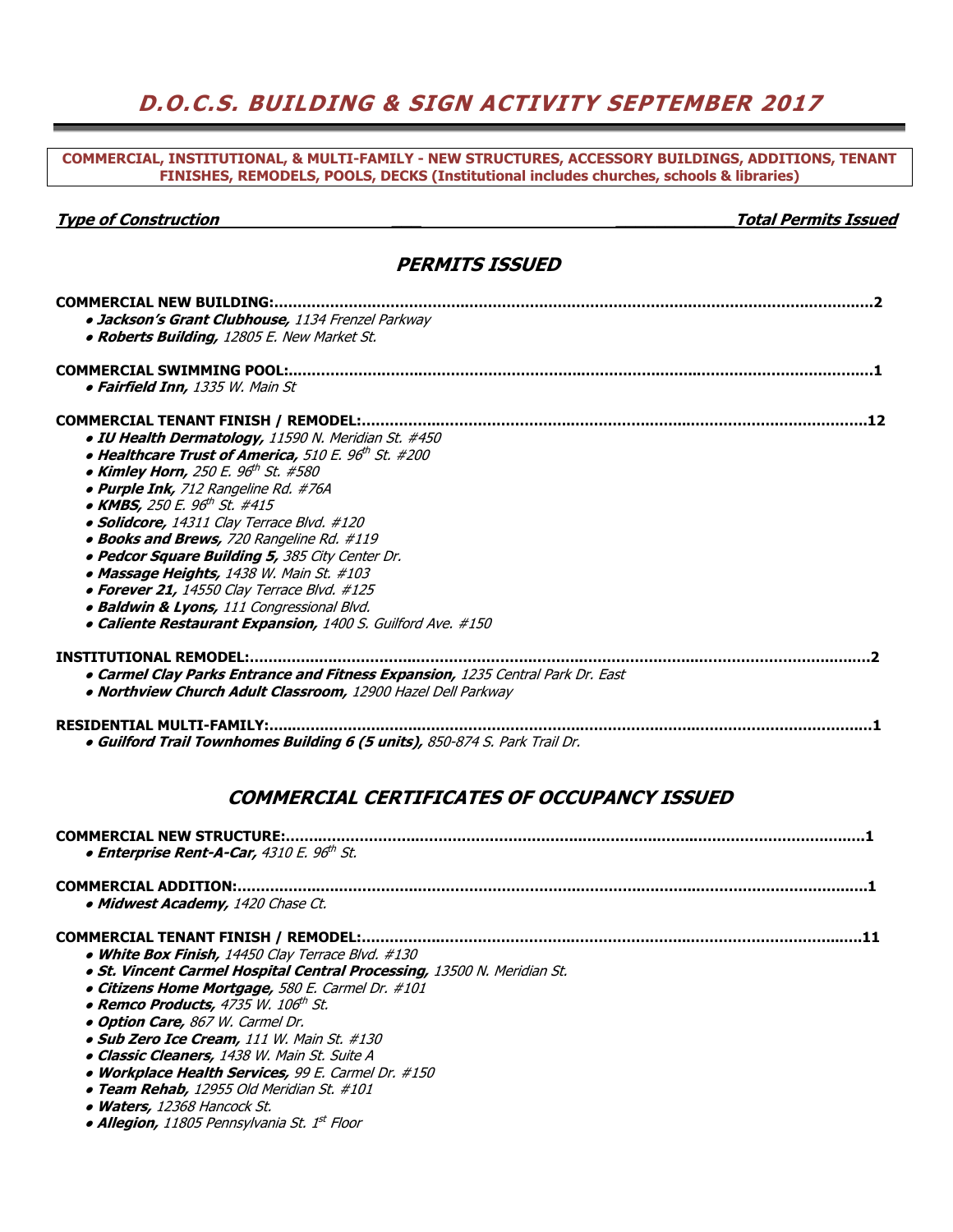# **D.O.C.S. BUILDING & SIGN ACTIVITY SEPTEMBER 2017**

|                                                                                                                                                                                                                                                                                        | <b>SEPT 2017</b> | <b>SEPT 2016</b> |
|----------------------------------------------------------------------------------------------------------------------------------------------------------------------------------------------------------------------------------------------------------------------------------------|------------------|------------------|
| <b>TOTAL BUILDING PERMITS ISSUED:</b> (EXCLUDING Water, Sewer, and Sign Permits)                                                                                                                                                                                                       | 138              | 110              |
| <b>TOTAL FENCE PERMITS ISSUED:</b>                                                                                                                                                                                                                                                     | 23               | --               |
| <b>TOTAL WATER &amp; SEWER PERMITS:</b>                                                                                                                                                                                                                                                | 20               | 29               |
| <b>TOTAL SIGN PERMITS:</b> (JULY not include signs approved for/with the issuance/guidelines of a Temporary Use permit)                                                                                                                                                                | 31               | 33               |
| <b>BUILDING INSPECTIONS PERFORMED:</b>                                                                                                                                                                                                                                                 | 643              | 593              |
| (The # includes inspections by Urban Forestry; but does not include Carmel Fire Dept. or Code Enforcement inspections)<br><b>BUILDING PLAN REVIEWS:</b><br>(As of Feb. 2008: This # includes inspections plan reviews completed by the Building & Code staff for various permit types) | 108              | 104              |
| <b>PUBLIC REQUEST FOR INFORMATION (RFI):</b>                                                                                                                                                                                                                                           | 59               | 37               |

# **D.O.C.S. NEWS AND NOTES SEPTEMBER 2017**

- **● Adrienne Keeling attended the Hamilton County Area Neighborhood Development conference on September 22 at Conner Prairie.**
- **● David Littlejohn attended a White River Greenway meeting on September 22 in Greencastle, IN.**
- **● As of September, the Department will be tracking Solar Panel permit totals on the monthly report.**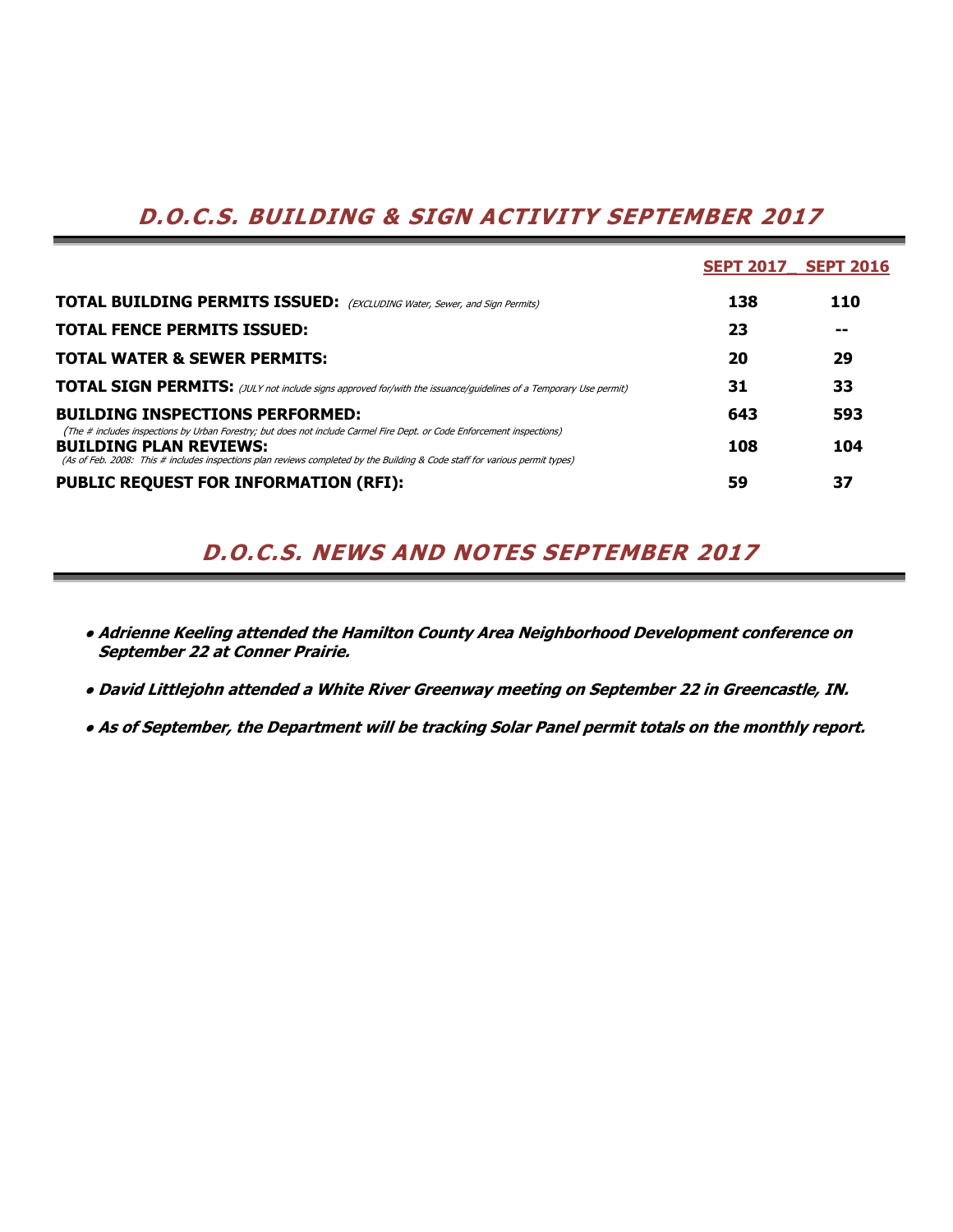# **D.O.C.S. CODE ENFORCEMENT ACTIVITY SEPTEMBER 2017**

### **CODE ENFORCEMENT TASK REPORT SUMMARY FOR SEPTEMBER 2017**

| <b>COMPLAINTS RECEIVED</b><br>FMAIL<br>"MY CARMFI" APP<br><b>PHONE</b><br><b>REFERRAL</b><br><b>STAFF</b><br><b>WALK-IN</b> | <b>TOTAL:</b><br>6<br>13<br>6 | <b>INSPECTION STATISTICS</b><br><b>NEW CASES</b><br>INITIAL INSPECTIONS<br>ABATEMENT<br>INITIAL VIOLATION NOTICE<br><b>RE-INSPECTIONS</b><br><b>CLOSED CASES</b> |             | <b>TOTAL:</b><br>32<br>34<br>4<br>17<br>82<br>75 |
|-----------------------------------------------------------------------------------------------------------------------------|-------------------------------|------------------------------------------------------------------------------------------------------------------------------------------------------------------|-------------|--------------------------------------------------|
| <b>INSPECTIONS BY AREA</b>                                                                                                  | <b>WEST</b>                   | <b>CENTRAL</b>                                                                                                                                                   | <b>EAST</b> | <b>TOTAL:</b>                                    |
| <b>NEW CASES</b>                                                                                                            | 6                             | 15                                                                                                                                                               | 11          | 32                                               |
| INITIAL INSPECTIONS                                                                                                         | 4                             | 20                                                                                                                                                               | 10          | 34                                               |
| <b>RE-INSPECTIONS</b>                                                                                                       | 13                            | 45                                                                                                                                                               | 24          | 82                                               |
| <b>CLOSED CASES</b>                                                                                                         | 10                            | 55                                                                                                                                                               | 10          | 75                                               |

## **CODE ENFORCEMENT MONTHLY REPORT FOR SEPTEMBER 2017**

| <b>TYPE OF COMPLAINT/VIOLATION</b> | <b>NEW CASES</b> | <b>TYPE OF COMPLAINT/VIOLATION</b>  | <b>NEW CASES</b> |
|------------------------------------|------------------|-------------------------------------|------------------|
| <b>BUILDING CODE VIOLATIONS</b>    | 0                | PROPERTY MAINTENANCE                | 8                |
| COMMERCIAL VEHICLE                 | 0                | RECREATIONAL VEHICLE                | 0                |
| <b>DUMPSTER</b>                    |                  | RIGHT-OF-WAY OBSTRUCTION            |                  |
| <b>FARM ANIMALS</b>                | 0                | <b>SIDEWALK</b>                     | 0                |
| <b>FENCE VIOLATION</b>             |                  | <b>SIGNS</b>                        | 141              |
| <b>GRASS OR WEEDS</b>              | 6                | <b>TRASH/DEBRIS</b>                 |                  |
| <b>HOME OCCUPATION</b>             | 0                | UNSAFE BUILDING                     | 0                |
| NOISE REGULATIONS                  | 0                | VEHICLE ON DISPLAY, ON LAWN OR JUNK |                  |
| OPEN AND ABANDONED                 | $\Omega$         | ZONING USE VIOLATIONS               |                  |
| <b>OUTDOOR STORAGE</b>             |                  | <b>OTHER</b>                        |                  |
| PARKING IN LAWN/GREENBELT          |                  | <b>TOTAL</b>                        | 181              |
|                                    |                  |                                     |                  |

#### **FORECLOSURE MONITORING SUMMARY FOR SEPTEMBER 2017**

| <b>COMPLAINTS RECEIVED</b> | <b>TOTAL:</b> |
|----------------------------|---------------|
| <b>NEW CASES</b>           |               |
| INITIAL INSPECTIONS        |               |
| ABATEMENT                  | O             |
| INITIAL VIOLATION NOTICE   | $\mathcal{P}$ |
| RE-INSPECTIONS             | 47            |
| CLOSED CASES               |               |

| <b>FORECLOSURE STATISTICS</b> | <b>WEST</b> | <b>CENTRAL</b> | <b>EAST</b> | <b>TOTAL:</b> |
|-------------------------------|-------------|----------------|-------------|---------------|
| NEW CASES                     |             |                |             |               |
| INITIAL INSPECTIONS           |             |                |             |               |
| RE-INSPECTIONS                |             | 20             | 19          | 47            |
| <b>CLOSED CASES</b>           |             |                |             |               |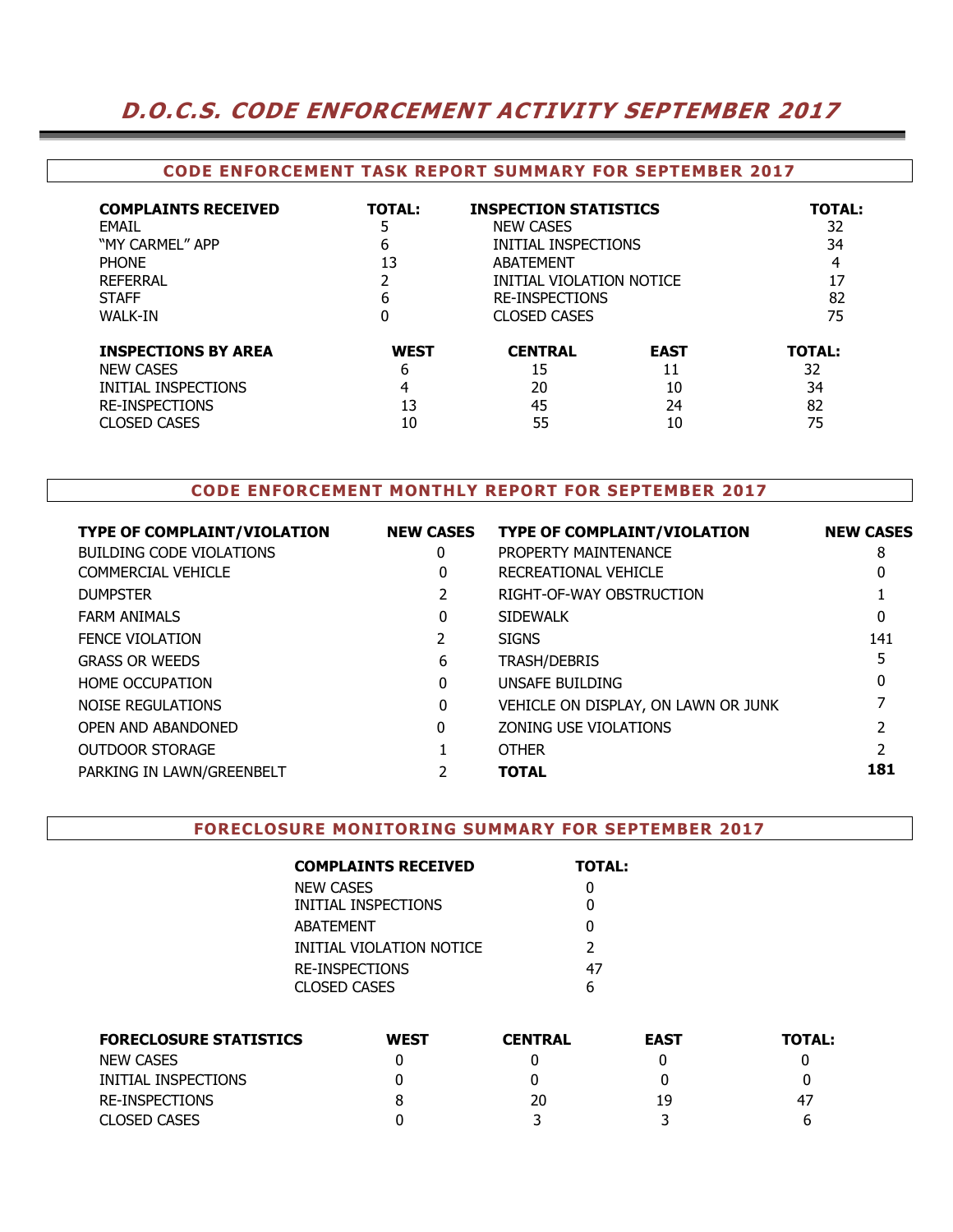### DEPARTMENT OF COMMUNITY SERVICES INCOME REPORT SEPTEMBER 1-30, 2017



| <b>TRANSACTION TYPE:</b>                                                                                                                                                       | <b>TRANSACTIONS:</b> | <b>TRANSACTIONS:</b>           |
|--------------------------------------------------------------------------------------------------------------------------------------------------------------------------------|----------------------|--------------------------------|
| <b>BUILDING PERMITS:</b> [Building permits includes the fee for full Certificate of Occupancy (C/O) or Substantial<br>Completion (C.S.C.) that will be issued, when required.] | 72                   | \$<br>112,684.60               |
| <b>DEMOLITION PERMITS:</b>                                                                                                                                                     | 1                    | \$<br>242.00                   |
| ELECTRICAL PERMITS: (Separate electrical/meter inspections-no other work being done.)                                                                                          | 13                   | \$<br>1,081.00                 |
| <b>LATE FEES:</b>                                                                                                                                                              | 1                    | \$<br>1,393.00                 |
| <b>MASSAGE THERAPIST PERMITS/RENEWALS:</b>                                                                                                                                     | 6                    | \$<br>100.00                   |
| RE-INSPECTION, ADDITIONAL INSPECTION, AND/OR TEMPORARY C/O /                                                                                                                   | 68                   | \$<br>9,261.42                 |
| C.S.C. FEES:                                                                                                                                                                   |                      |                                |
| PLAN AMENDMENT: (COMMERCIAL/INSTITUTIONAL)                                                                                                                                     | 1                    | \$<br>345.00                   |
| PLAN AMENDMENT: (RESIDENTIAL)                                                                                                                                                  | 1                    | \$<br>172.50                   |
| <b>SPECIAL EVENT PERMITS:</b>                                                                                                                                                  | 2                    | \$<br>344.00                   |
| TEMPORARY USE PERMITS/EXTENSIONS:                                                                                                                                              | 0                    | \$<br>÷.                       |
| <b>APPEALS:</b>                                                                                                                                                                | 0                    | \$<br>۰                        |
| <b>DUPLICATE PLACARDS:</b>                                                                                                                                                     | $\mathbf{1}$         | \$<br>19.00                    |
| <b>FENCE PERMITS:</b>                                                                                                                                                          | 18                   | \$<br>950.00                   |
| <b>FENCE LIABILITY WAIVER:</b> (Paid to Hamilton County)                                                                                                                       | 14                   | \$<br>448.00                   |
| <b>ABATEMENT:</b>                                                                                                                                                              | 0                    | \$                             |
| <b>ADLS:</b>                                                                                                                                                                   | 0                    | \$                             |
| <b>ADLS AMENDMENT:</b>                                                                                                                                                         | 0                    | \$                             |
| <b>COMMITMENT AMENDMENT:</b>                                                                                                                                                   | 1                    | \$<br>1,337.00                 |
| <b>DEVELOPMENT PLAN:</b>                                                                                                                                                       | 0                    | \$                             |
| <b>DEVELOPMENT PLAN AMENDMENT:</b>                                                                                                                                             | 0                    | \$<br>۰                        |
| <b>HPR REVIEW:</b>                                                                                                                                                             | 0                    | \$<br>L.                       |
| <b>ORDINANCE AMENDMENT:</b>                                                                                                                                                    | 0                    | \$<br>۰                        |
| <b>PLAT VACATE:</b>                                                                                                                                                            | 0                    | \$<br>-                        |
| <b>PRIMARY PLAT:</b>                                                                                                                                                           | 0                    | \$                             |
| PRIMARY PLAT AMENDMENT:                                                                                                                                                        | 1                    | \$<br>896.00                   |
| <b>PUD ORDINANCES:</b>                                                                                                                                                         | $\Omega$             | \$                             |
| <b>REZONE:</b>                                                                                                                                                                 | 0                    | \$                             |
| <b>SDR SITE PLAN REVIEW:</b>                                                                                                                                                   | 0                    | \$<br>$\overline{\phantom{0}}$ |
| <b>SECONDARY PLAT/REPLAT:</b>                                                                                                                                                  | 0                    | \$                             |
| <b>SUBDIVISION WAIVER:</b>                                                                                                                                                     | 0                    | \$                             |
| <b>MISC. ZONING WAIVER:</b>                                                                                                                                                    | 5                    | \$<br>505.00                   |
| <b>TAC ONLY:</b>                                                                                                                                                               | $\Omega$             | \$                             |
| <b>DEVELOPMENT STANDARDS VARIANCE:</b>                                                                                                                                         | 3                    | \$<br>5,773.00                 |
| <b>HEARING OFFICER REVIEW:</b>                                                                                                                                                 | 1                    | \$<br>172.00                   |
| <b>SPECIAL EXCEPTION VARIANCE:</b>                                                                                                                                             | 0                    | \$                             |
| SPECIAL USES: (Includes Special Use Amendments)                                                                                                                                | 0                    | \$                             |
| <b>USE VARIANCE:</b>                                                                                                                                                           | 1                    | \$<br>1,819.80                 |
| <b>SIGN PERMITS:</b>                                                                                                                                                           | 23                   | \$<br>7,812.86                 |
| <b>ZONING DETAILS/LETTER:</b>                                                                                                                                                  | 0                    | \$                             |
| PARK & RECREATION IMPACT FEE: (PRIF)                                                                                                                                           | 32                   | \$<br>75,417.00                |
| <b>TOTALS:</b>                                                                                                                                                                 |                      |                                |
| <b>GENERAL FUND #101:</b>                                                                                                                                                      |                      | \$<br>146,401.68               |
| PRIF ACCOUNT # 106:                                                                                                                                                            |                      | \$<br>75,417.00                |
| UTILITY FEES: (Sewer/Water permits)                                                                                                                                            |                      | \$<br>79,038.00                |
| <b>TOTAL DEPOSIT:</b>                                                                                                                                                          |                      | \$<br>300,856.68               |
| Last Month's General Fund Deposit:                                                                                                                                             |                      | \$<br>137,717.01               |
| <b>Last Month's Total Deposit:</b>                                                                                                                                             |                      | \$<br>296,770.01               |

**NOTE: Receipts were deposited for 20 business days this month.**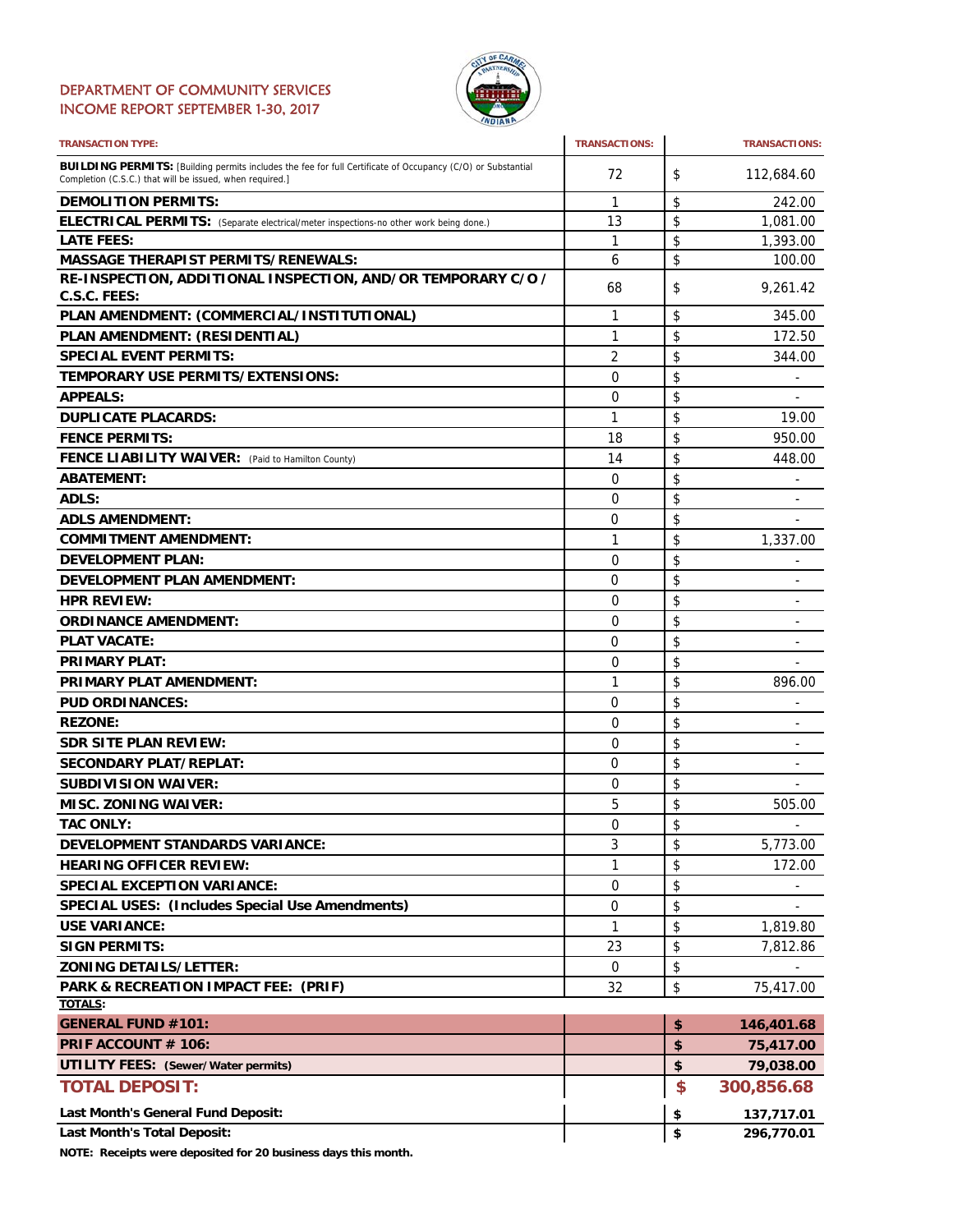## **City of Carmel Monthly Permits Issued Page 1**

|  | Date: 10/2/2017 |
|--|-----------------|
|--|-----------------|

| <i><b>Issue</b></i><br>Date | tatus | Permi<br>NO. |     | Subdiv Name                                     | <b>Property Address</b>        | Permit Type Description            | Estimated<br>Cost of<br>Constructio | Sq Ft      | <b>Contractor Name</b><br><b>Contractor Address</b>                   | Cont.City           | Cont.<br>State | Cont<br>Zip | Cont.Phone     | Propety Owner (as listed<br>per applicant) | Owner Adrs                    | Owner City          | )wner<br>State | Owne<br>Zip |
|-----------------------------|-------|--------------|-----|-------------------------------------------------|--------------------------------|------------------------------------|-------------------------------------|------------|-----------------------------------------------------------------------|---------------------|----------------|-------------|----------------|--------------------------------------------|-------------------------------|---------------------|----------------|-------------|
| 09/01/17                    |       | 17030188     |     | LAUREL RIDGE                                    | 10523 LAUREL RIDGE LN          | RESIDENTIAL SINGLE FAMILY DWELLING | \$1,750,000                         | 16.466     | JONES BUILDING GROUP<br>P.O. BOX 3741                                 | CARMEL              |                | 46082       | 317) 538-0887  | LLAM. SANDEEP                              | PO B0X 3422                   | CARMEL              |                | 46032       |
|                             |       | 17080049     |     | <b>BAYHILL AT WATERSTONE</b>                    | 12074 BAYHILL DR               | RESIDENTIAL DECK ADDITION          | \$20,000                            | 450        | HEINCKER, DAN<br>2213 W 38TH ST                                       | <b>MARION</b>       |                | 46953       |                | HOPSHIRE, ADAM                             | 2213 W 38TH ST                | <b>ARION</b>        |                | 46953       |
|                             |       | 17080169     |     |                                                 | 1335 W MAIN ST - SWIMMING POOL | <b>COMMERCIAL SWIMMING POOL</b>    | \$60,000                            | 1.000      | <b>ARTISTIC POOLS</b><br>2121 KILLIAN RD                              | <b>KRON</b>         |                | 44312       | 330) 352-2045  | <b>SCHAHET HOTELS</b>                      | 9333 N MERIDIAN ST            | NDIANAPOLIS         |                | 46032       |
|                             |       | 17090002     |     |                                                 | 11212 WESTFIELD BLVD           | ELECTRICAL PERMIT/INSPECTION       | \$O                                 | $\Omega$   | SIMPLE ELECTRIC<br>305 E THOMPSON RD                                  | <b>INDIANAPOLIS</b> |                | 46227       |                | <b>NOSS, STACEY</b>                        | 1212 WESTFIELD BLVD           | CARMEL              |                | 46032       |
| 09/05/17                    |       | 17080150     |     | DEERFIELD                                       | 9915 CULPEPPER DR              | RESIDENTIAL PORCH ADDITION         | \$15,000                            | 225        | PHELPS & SONS CONSTRUCTION<br>22 SHERRY CT                            | CARMEL              |                | 46032       | 317) 502-0196  | OXWORTHY, DAVID                            | 9915 CULPEPPER                | CARMEL              |                | 46032       |
|                             |       | 17080165     |     | <b>WESTWOOD ESTATES</b>                         | 13977 INGLENOOK LN             | RESIDENTIAL REMODEL                | \$45,000                            | 950        | ROSEWOOD INC<br><b>226 ROWIN ROAD</b>                                 | <b>INDIANAPOLIS</b> |                | 46220       |                | <b>BLACHLY, DAVID</b>                      | 3977 INGLENOOK LANE           | CARMEL              |                | 46032       |
|                             |       | 17080181     |     | VILLAGE OF WESTCLAY                             | 13348 BROAD ST                 | RESIDENTIAL SINGLE FAMILY DWELLING | \$630,000                           | 7.015      | <b>MONOGRAM HOMES</b><br><b>13315 MERCER ST</b>                       | CARMEL              |                | 46032       | (317) 840-7483 | SH. RICHARD T & RACHAEL A                  | 59 WENDOVER AVE               | WESTFIELD           |                | 46074       |
|                             |       | 17090003     |     |                                                 | 956 3RD AVE SW                 | ELECTRICAL PERMIT/INSPECTION       | \$0                                 |            | ASHPAUGH ELECTRIC. INC<br>7902 N US 31, STE 5                         | <b>NESTFIELD</b>    |                | 46074       | 317) 896-2605  | <b>MERICAN DREAM APPRAISALS</b>            | 956 3RD AVE SW                | CARMEL              |                | 46032       |
|                             |       | 17090004     |     |                                                 | 697 W CARMEL DR                | ELECTRICAL PERMIT/INSPECTION       | \$0                                 | $\Omega$   | MORPHEY CONSTRUCTION. INC<br>1499 N SHERMAN DR                        | NDIANAPOLIS         |                | 46201       | 317) 356-9250  | <b>CITY OF CARME</b>                       | ONE CIVIC SQUARE              | CARMEL              |                | 46032       |
|                             |       | 17090005     |     | <b>CROOKED STICK WEST</b>                       | 11007 GREENBRIAR DR            | ELECTRICAL PERMIT/INSPECTION       | \$0                                 | $\Omega$   | <b>MISTER SPARKY</b><br>561 W. 74TH ST                                | NDIANAPOLIS         |                | 46268       | 317) 874-8748  | RAZOR, DON                                 | 1007 GREENBRIER DR            | CARMEL              |                | 46032       |
|                             |       | 17090006     |     | <b>EDEN ESTATES</b>                             | 3615 WALDEN PL                 | FENCE PERMIT/INSPECTION            | \$0                                 | $\Omega$   | NORTH INDY FENCE DECK & RAIL<br>10330 PLEASANT ST, STE 400            | NOBLESVILLE         |                | 46060       |                | <b>JI AFSER, FRED &amp; DARYI</b>          | 3615 WALDEN PLACE             | CARMEL              |                | 46033       |
|                             |       | 17090007     |     | THE MEADOWS AT THE LEGACY                       | 14040 BEN KINGSLEY CT          | FENCE PERMIT/INSPECTION            | \$0                                 | $\Omega$   | <b>AMERIFENCE</b><br><b>1340 HULL STREET</b>                          | NDIANAPOLIS         |                | 46226       |                | KRISTI MOF                                 | 4040 BEN KINGSLEY COURT       | CARMEL              |                | 46033       |
|                             |       | 17090009     |     | WOOD ACRE WEST                                  | 22 ROGERS RD                   | FENCE PERMIT/INSPECTION            | <b>SO</b>                           | $\Omega$   | GLIDDEN FENCE CO. INC<br><b>PO BOX 481</b>                            | WESTFIELD           |                | 46074       | (317) 867-5140 | CHADON HUDSON                              | <b>2 ROGERS RD</b>            | <b>CARMEL</b>       |                | 46032       |
|                             |       | 17090010     |     | LAKESIDE PARK                                   | 13993 AMBI FWIND P             | FENCE PERMIT/INSPECTION            | \$0                                 |            | NORTH INDY FENCE DECK & RAIL<br>10330 PLEASANT ST, STE 400            | <b>VOBLESVILLE</b>  |                | 46060       |                | <b>CENNETH DANE</b>                        | 3993 AMBLEWIND PLACE          | CARMEL              |                | 46074       |
| 09/06/17                    |       | 1709002      |     |                                                 | 9673 WILD CHERRY LN            | ELECTRICAL PERMIT/INSPECTION       | \$0                                 |            | GREEN ALTERNATIVES INC.<br>700 E FIRMMIN ST #215                      | KOKOMO              |                | 46902       | 765) 480-2143  | ALLEY, JOHN                                | 9673 WILD CHERRY LANE         | NDIANAPOLI          |                | 46280       |
| 09/07/17                    |       | 17080171     |     |                                                 | 1235 CENTRAL PARK DRIVE EAST   | <b>INSTITUTIONAL REMODEL</b>       | \$731,000                           | 11.013     | BOYLE CONSTRUCTION MANAGEI<br><b>1220 N DAVIDSON ST</b>               | <b>NDIANAPOLIS</b>  |                | 46202-3703  | 317) 269-0543  | ARMEL/CLAY PARKS & RECREATION              | 235 CENTRAL PARK DR E         | CARMEL              |                | 46032       |
|                             |       | 17080200     |     | <b>AUREL LAKES</b>                              | 2423 WINFIFI D DR              | <b>RESIDENTIAL REMODEL</b>         | \$15,000                            | 64         | DALTON, D A<br><b>7408 GLENVIEW W DE</b>                              | NDIANAPOLIS         |                | 46250       | 317) 849-7736  | <b>JORAN, MIKE &amp; KORFE, LISA</b>       | 2423 WINFIFI D DR             | CARMEL              |                | 46032       |
|                             |       | 1709000      |     |                                                 | 15 NE FIRST AVE                | <b>DEMOLITION</b>                  | \$O                                 |            | <b>HOOSIER EQUIPMENT SERVICE</b><br>8149 NETWORK DR                   | <b>LAINFIELD</b>    |                | 46168       | 317) 838-8988  | <b>ITY OF CARMEL</b>                       | CIVIC SQ                      | CARMEL              |                | 46033       |
| 09/08/17                    |       | 1708014      |     | <b>BETHENRIDGE</b>                              | 121 OLD GRAYCE LN              | RESIDENTIAL ADDITION AND REMODEL   | \$50,000                            | 700        | ROMINE, RON & GAIL<br>678 SMOKEY LN                                   | <b>ARMEL</b>        |                | 46033       | (317) 445-2430 | OMINE, RON & GAIL                          | 678 SMOKEY LN                 | CARMEL              |                | 46033       |
|                             |       | 17080183     |     | THE SANCTUARY AT 116TH STREET                   | 4390 EAGLECREST PL             | RESIDENTIAL SINGLE FAMILY DWELLING | \$400,000                           | 5.731      | <b>RYAN HOMES INC</b><br>3425 WOODFIELD CROSSING STE 310W             | <b>IDIANAPOLIS</b>  |                | 46240       | 317) 819-2623  | YAN HOMES INC                              | 425 WOODFIELD CROSSING STE 31 | NDIANAPOLIS         |                | 46240       |
|                             |       | 17080188     |     | THE MEADOWS AT THE LEGACY                       | 14109 LARSON DRIVE             | RESIDENTIAL SINGLE FAMILY DWELLING | \$220,000                           | 4.372      | 9025 NORTH RIVER RD. SUITE 100<br>CALATI ANTIC HOMES OF INDIANA       | <b>JOIANAPOLIS</b>  |                | 46240       | 317) 846-2783  | ALATI ANTIC HOMES                          | 9025 N RIVER RD               | <b>SI IORANAICH</b> |                | 46240       |
|                             |       | 1708019      |     | THE MEADOWS AT THE LEGACY                       | 14115 LARSON DRIVE             | RESIDENTIAL SINGLE FAMILY DWELLING | \$220,000                           | 5.298      | <b>CALATLANTIC HOMES OF INDIANA</b><br>9025 NORTH RIVER RD, SUITE 100 | <b>NDIANAPOLI</b>   |                | 46240       | 317) 846-2783  | ALATLANTIC HOMES                           | 025 N RIVER RD                | NDIANAPOLIS         |                | 46240       |
|                             |       | 17080192     |     | <b>BAYHILL AT WATERSTONE</b>                    | 4827 SKIPPING ROCK CT          | <b>RESIDENTIAL DECK ADDITION</b>   | \$16,499                            | 330        | COLTRAIN, KIMBERLY<br><b>1827 SKIPPING ROCK CT</b>                    | CARMEL              |                | 46033       | 317) 339-3387  | OLTRAIN, KIMBERLY                          | <b>4827 SKIPPING ROCK CT</b>  | CARMEL              |                | 46033       |
|                             |       | 17080199     |     | <b>COOL CREEK NORTH</b>                         | 819 HAWTHORNE DR               | RESIDENTIAL REMODEL                | \$25,000                            | 252        | SPIVEY CONSTRUCTION<br>108 E EPLER AVE                                | VDIANAPOLIS         |                | 46227       | (317) 786-4337 | AREHAM, RUSSELL & JENNIFER                 | <b>819 HAWTHORNE LN</b>       | <b>ARMEL</b>        |                | 46033       |
|                             |       | 17090012     |     |                                                 | 11590 N MERIDIAN ST #450       | <b>COMMERCIAL TENANT FINISH</b>    | \$850,000                           | 10 498     | ORNERSTONE MEDICAL CONSTRI 8902 N MERIDIAN ST #205                    | NDIANAPOLIS         |                | 46260       | 317) 841-9900  | EI REAL ESTATE SERVICES, LLC               | 3900 KEYSTONE CROSSING #300   | <b>NDIANAPOLIS</b>  |                | 46240       |
|                             |       | 17090033     |     | ALBANY PLACE                                    | 14312 DUFTON CT                | RESIDENTIAL SINGLE FAMILY DWELLING | \$584,000                           | 7.576      | DREES PREMIER HOME!<br>900 F 96TH ST                                  | INDIANAPOLIS        |                | 46240       | 317) 347-7300  | OREES PREMIER HOMES                        | 629 WATERFRONT PKWY E DR #301 | <b>NDIANANPOLI</b>  |                | 46214       |
|                             |       | 17090039     |     | <b>BELLEWOOD</b>                                | 4464 REPASS DR                 | RESIDENTIAL DECK ADDITION          | \$40,725                            | $\sqrt{2}$ | LANDSCAPE COLLECTIVE<br>051 ELMWOOD CIRCLE                            | NOBLESVILLE         |                | 46062       |                | <b>FNSEN, DEREK</b>                        | 4464 REPASS DR                | ARMFI               |                | 46074       |
| 09/11/17                    |       | 17080137     |     | <b>CLAYBOURNE</b>                               | 3776 DOI AN WAY                | RESIDENTIAL PORCH ADDITION         | \$18,500                            | 141        | SPECIALTY CONTRACTING<br>9567 VALPARAISO CT                           | <b>NDIANAPOLIS</b>  |                | 46268       | 317) 660-8676  | IUTCHINS. JAMES W                          | 3776 DOLAN WAY                | ARMEL               |                | 46074       |
|                             |       | 17080173     |     | PARKWOOD CROSSING                               | 10 E 96TH ST #200              | <b>COMMERCIAL REMODEL</b>          | \$15,000                            | 1.563      | <b>ILDERSON COMMERCIAL GROUF</b><br>425 W SOUTH ST #100               | NDIANAPOLIS         |                | 46225       | 317) 889-3800  | TRATEGIC CAPITAL PARTNERS                  | 80 E 96TH ST #160             | NDIANAPOLIS         |                | 46240       |
|                             |       | 17080186     |     | <b>GRANNAN GROVE</b>                            | 3721 ALDREW PL                 | RESIDENTIAL SINGLE FAMILY DWELLING | \$650,000                           | 7,035      | 32 1ST ST NE<br><b>NEDGEWOOD BUILDING CO., LL</b>                     | CARMEL              |                | 46032       | (317) 669-6315 | VEDGEWOOD                                  | 32 1ST AVE NE                 | CARMEL              |                | 46032       |
|                             |       | 17090013     |     | PARKWOOD CROSSING                               | 250 96TH ST E #580             | <b>COMMERCIAL TENANT FINISH</b>    | \$117,000                           | 3.266      | COMPASS CONSTRUCTION<br>280 E 96TH ST #350                            | <b>INDIANAPOLIS</b> |                | 46240       | (317) 644-4024 | ARKWOOD ONE, LLC                           | 600 E 96TH ST #150            | <b>NDIANAPOLIS</b>  |                | 46240       |
|                             |       | 17090057     |     | <b>ASHTON</b>                                   | 14470 PLYMOUTH ROCK DR         | ELECTRICAL PERMIT/INSPECTION       | \$0                                 | $\Omega$   | <b>MISTER SPARKY</b><br>5561 W. 74TH ST                               | INDIANAPOLIS        |                | 46268       | 317) 874-8748  | <b>KALLACH, CHAR &amp; JEFFERY</b>         | 4470 PLYMOUTH ROCK DR         | CARMEL              |                | 46033       |
| 09/12/17                    |       | 17080142     |     | LONG BRANCH ESTATES                             | 3805 CASTLE ROCK DR            | RESIDENTIAL REMODEI                | \$40,719                            | 1,217      | <b>8847 COMMERCE PARK PLACE</b><br>CMH BUILDERS INC                   | <b>NDIANAPOLIS</b>  |                | 46268       | 317) 714-6536  | IUSOLINO, MICHAEL V & DAWN M               | 805 CASTLE ROCK DF            | <b>IONSVILLE</b>    |                | 46077       |
|                             |       | 17080179     |     | CLARIDGE FARM                                   | 1284 N CLARIDGE WAY            | RESIDENTIAL SWIMMING POOL          | \$50,000                            | 2.108      | PERMA-GLASS POOLS<br>5245 ELMWOOD AVE                                 | INDIANAPOLIS        |                | 46203       | (317) 782-9956 | ORLIK GREG                                 | 1284 N CLARIDGE WAY           | CARMEL              |                | 46032       |
|                             |       | 17080204     |     | WOODS AT LIONS CREEK                            | 4429 SERENGETI CIR             | RESIDENTIAL PORCH ADDITION         | \$30,000                            | 300        | <b>BBG CONSTRUCTION</b><br>15034 DECLARATION DR                       | <b>NESTFIELD</b>    |                | 46074       | 317) 250-8522  | <b>ACNALLY, NICK</b>                       | 429 SERENGETI CIRCLE          | CARMEL              |                | 46032       |
|                             |       | 17080206     |     | JACKSON'S GRANT ON WILLIAMS CR                  | 1214 FRENZEL PKWY              | RESIDENTIAL SINGLE FAMILY DWELLING | \$913.748                           | 7,203      | <b>HOMES BY MCKENZIE</b><br>1631 LISBORN DR                           | CARMEL              |                | 46033       |                | <b>IOMES BY JOHN MCKENZIE</b>              | 4631 LISBORN DR               | CARMEL              |                | 46033       |
|                             |       | 17090048     |     | THE PRESERVE AT BEAR CREEK                      | <b>4432 EVERGREEN TRAIL</b>    | RESIDENTIAL SINGLE FAMILY DWELLING | \$403,000                           | 5.821      | PULTE HOMES OF INDIANA<br>1590 N MERIDIAN ST #530                     | CARMEL              |                | 46032       | (317) 575-2350 | ULTE HOMES                                 | 1590 MERIDIAN ST N #530       | CARMEI              |                | 46032       |
|                             |       | 17090063     |     | <b>SUTTON PLACE</b>                             | 2516 SUTTON AVE                | ELECTRICAL PERMIT/INSPECTION       | \$0                                 | $\Omega$   | HCP ELECTRICAL SYSTEMS<br>209 DELAWARE ST                             | <b>HIRLEY</b>       |                | 47384       | (317) 432-6651 | <b>OLIVEIRA, PAUL</b>                      | 2516 SUTTON AVE               | CARMEL              |                | 46032       |
|                             |       | 17090065     |     | GREENTREE COUNTRY CLUB ESTATES 9711 SYCAMORE RD |                                | FENCE PERMIT/INSPECTION            | \$0                                 |            | AMERIFENCE<br><b>1340 HULL STREET</b>                                 | NDIANAPOLI          |                | 46226       |                | NDREW BYERS                                | 9711 SYCAMORE RD              | CARMEL              |                | 46032       |
| 09/13/17                    |       | 17070221     |     | <b>NFWARK</b>                                   | 1059 OSWEGO RD                 | RESIDENTIAL SINGLE FAMILY DWELLING | \$400,000                           | 5.299      | SIGMA BUILDERS<br>1630 LISRORN DRIVE                                  | ARMEL               |                | 46032       |                | <b>SIGMA BUILDERS</b>                      | 4630 LISBORN DRIVE            | ARMFI               |                | 46032       |
|                             |       | 17080209     |     | RIDGE AT THE LEGACY. THE                        | 14469 ARNETT DF                | RESIDENTIAL SINGLE FAMILY DWELLING | \$250,000                           | 5.640      | CALATLANTIC HOMES OF INDIAN<br>9025 NORTH RIVER RD, SUITE 100         | <b>NDIANAPOLI</b>   |                | 46240       | 317) 846-2783  | CALATLANTIC HOMES                          | 025 N RIVER RD                | NDIANAPOLIS         |                | 46240       |
|                             |       | 17080211     |     | RIDGE AT THE LEGACY. THE                        | 14522 ARNETT DR                | RESIDENTIAL SINGLE FAMILY DWELLING | \$250,000                           | 5.626      | CALATLANTIC HOMES OF INDIANA<br>9025 NORTH RIVER RD, SUITE 100        | NDIANAPOLIS         |                | 46240       | (317) 846-2783 | CALATLANTIC HOMES                          | 9025 N RIVER RD               | <b>INDIANAPOLIS</b> |                | 46240       |
|                             |       | 17080213     |     | <b>HE MEADOWS AT THE LEGACY</b>                 | 6907 ALICE PAUL LN             | RESIDENTIAL SINGLE FAMILY DWELLING | \$250,000                           | 3.768      | CALATLANTIC HOMES OF INDIANA<br>9025 NORTH RIVER RD, SUITE 100        | <b>NDIANAPOLIS</b>  |                | 46240       | 317) 846-2783  | <b>ALATLANTIC HOMES</b>                    | 9025 N RIVER RD               | <b>NDIANAPOLIS</b>  |                | 46240       |
|                             |       | 17090016     |     |                                                 | 712 RANGELINE RD S #76A        | <b>COMMERCIAL REMODEL</b>          | \$50,294                            | 1.653      | SIGNATURE CONSTRUCTION, LLC<br>720 THIRD AVE SW                       | ARMFI               |                | 46032       | 317) 817-0360  | CC RETAIL LLC                              | 770 3RD AVE SW                | ARMFI               |                | 46032       |
|                             |       | 17090024     |     | THE MEADOWS AT THE LEGACY                       | 14121 LARSON DRIVE             | RESIDENTIAL SINGLE FAMILY DWELLING | \$250,000                           | 5,758      | CALATLANTIC HOMES OF INDIANA<br>9025 NORTH RIVER RD, SUITE 100        | NDIANAPOLI          |                | 46240       | 317) 846-2783  | ALATLANTIC HOMES                           | 025 N RIVER RD                | NDIANAPOLIS         |                | 46240       |
|                             |       | 17090034     |     | WOODS AT LIONS CREEK                            | 4422 SERENGETI CIR             | PORCH AND DECK ADDITION            | \$72,000                            | 755        | ASPEN OUTDOOR DESIGNS<br>11010 F 156TH STRFFT                         | <b>NOBLESVILLE</b>  |                | 46060       |                | <b>CZERPAK GREGORY</b>                     | 4422 SERENGETI CIRCI E        | ARMFI               |                | 46074       |
|                             |       | 17090036     |     | C W WIEDLER'S                                   | 670 2ND AVE NE                 | RESIDENTIAL SINGLE FAMILY DWELLING | \$850,000                           | 7.432      | OLD TOWN DESIGN<br>1132 S RANGELINE RD STE 200                        | CARMEL              |                | 46032       | 317) 626-8486  | <b>IFNDERSON. JOE &amp; LISA</b>           | 813 MILFORD ST                | CARMEL              |                | 46032       |
|                             |       | 17090038     |     | ASHMOOR                                         | 3547 ROSENDALE DR              | RESIDENTIAL SINGLE FAMILY DWELLING | \$270,000                           | 6.666      | <b>CALATLANTIC HOMES OF INDIANA</b><br>9025 NORTH RIVER RD, SUITE 100 | VDIANAPOLIS         |                | 46240       | 317) 846-2783  | ALATLANTIC HOMES OF INDIANA INC            | 025 NORTH RIVER RD, SUITE 100 | NDIANAPOLIS         |                | 46240       |
|                             |       | 17090045     |     | THE MEADOWS AT THE LEGACY                       | 14068 LARSON DRIVE             | RESIDENTIAL SINGLE FAMILY DWELLING | \$275,000                           | 6.009      | CALATLANTIC HOMES OF INDIANA 19025 NORTH RIVER RD. SUITE 100          | <b>NDIANAPOLIS</b>  |                | 46240       | (317) 846-2783 | CALATLANTIC HOMES OF INDIANA INC           | 025 NORTH RIVER RD, SUITE 100 | NDIANAPOLIS         |                | 46240       |
|                             |       | 17090071     | 197 | <b>LEXINGTON FARMS</b>                          | 10762 BELMONT CIR              | FENCE PERMIT/INSPECTION            | \$0                                 |            | K & K FENCE<br><b>920 BROOKVILLE ROAD</b>                             | <b>NDIANAPOLIS</b>  |                | 46219       |                | SAMUEL RAIRDEN                             | 0762 CELMONT CIRCLE           | CARMEL              |                | 46280       |
|                             |       |              |     |                                                 | 138<br><b>Total Permits:</b>   |                                    |                                     |            | <b>Total Estimated Cost of Construction:</b><br>\$24,226,229.00       |                     |                |             | Total Sq.Ft.:  | 315,827                                    |                               |                     |                |             |

**Status(Stat Column) codes mean: O=Open/incomplete; C=Closed/completed (includes completed permits where C/O's are not issued-like demolition or separate electrical permits); E=Expired-project may or may not have been completed, but no inspections have been scheduled. V=VOID-Permit voided.**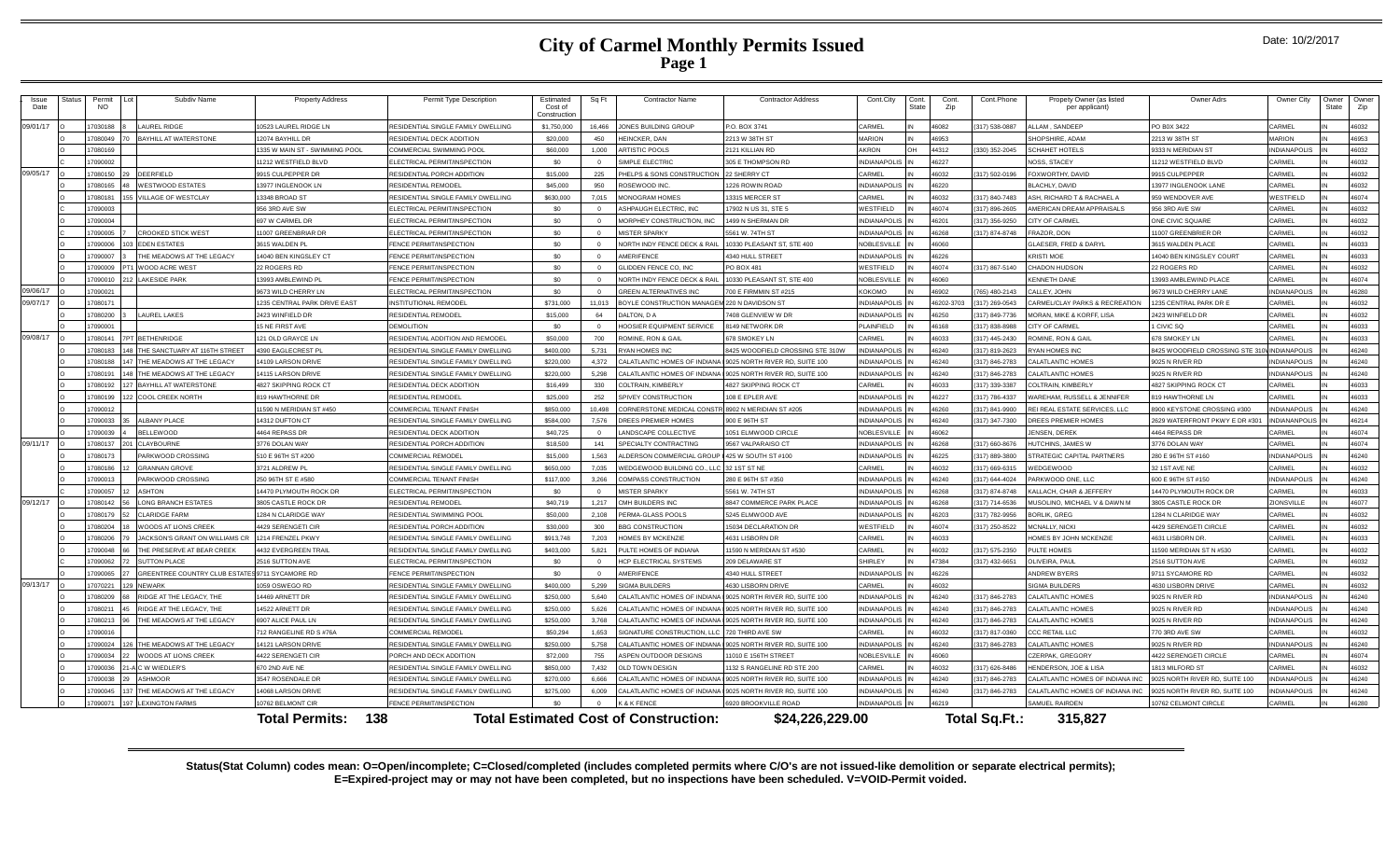## **City of Carmel Monthly Permits Issued Page 2**

| Issue<br>Date | Status | Permit<br><b>NO</b> | Subdiv Name                    | <b>Property Address</b>                 | Permit Type Description                                       | Estimated<br>Cost of<br>Constructio | Sq Ft      | <b>Contractor Name</b>                                   | <b>Contractor Address</b>          | Cont.City                                      | Cont.<br>State | Cont.<br>Zip        | Cont.Phone                       | Propetv Owner (as listec<br>per applicant)         | Owner Adrs                      | Owner City          | <b>Owner</b><br><b>State</b> | Owne<br>Zip    |
|---------------|--------|---------------------|--------------------------------|-----------------------------------------|---------------------------------------------------------------|-------------------------------------|------------|----------------------------------------------------------|------------------------------------|------------------------------------------------|----------------|---------------------|----------------------------------|----------------------------------------------------|---------------------------------|---------------------|------------------------------|----------------|
| 09/13/17.     |        | 7090078             |                                | WORK DONE IN CLIENTS                    | MASSAGE THERAPIST PERMIT                                      | \$0                                 |            | ZHANG, XIUZHI                                            | 7050 PINTAIL DR APT 111            | <b>ISHERS</b>                                  |                | 6038                | 317) 373-3093                    | ELF OWNED BUSINESS                                 | VORK DONE IN CLIENTS HOMES      | ARMEL               |                              |                |
|               |        | 7090081             | VILLAGE AT WESTON PLACE. THE   | 3846 CORNWALLIS LN                      | FENCE PERMIT/INSPECTION                                       | \$0                                 |            | GLIDDEN FENCE CO. INC                                    | PO BOX 481                         | VESTFIELD                                      |                | 16074               | (317) 867-5140                   | ANINE MILLER                                       | <b>846 CORNWALLIS LANE</b>      | ARMEI               |                              | 16032          |
| 09/14/17      |        | 709004              | THE SANCTUARY AT 116TH STREET  | 2014 SPARROW HAWK PI                    | RESIDENTIAL ACCESSORY STRUCTURE                               | \$2,400                             | 240        | <b>GRIMME, JOHN</b>                                      | 4914 AUSTIN TR                     | <b>JONSVILLE</b>                               |                | 6077                | (317) 670-1036                   | ILLIAMS, RAIEAE                                    | 2014 SPARROWHAWK PI             | <b>ARME</b>         |                              | 16032          |
|               |        | 7090059             |                                | 12900 HAZEL DELL PKWY - CLASSROOM       | <b>INSTITUTIONAL REMODEL</b>                                  | \$450,000                           | 5,900      | NORTHVIEW CHRISITAN LIFE CHUI                            | R 12900 HAZEL DELL PKWY            | ARMEL                                          |                | 46033               |                                  | NORTHVIEW CHRISTIAN LIFE CHURC                     | 2900 HAZEL DELL PKWY            | ARMEL               |                              | 46033          |
|               |        | 7090061             |                                | 14598 OAK RIDGE RD                      | TEMPORARY USE SPECIAL EVENT                                   | \$0                                 |            | TRINITY FREE CLINIC INC                                  | 1045 W 146TH ST STE B              | ARMEL                                          |                | 16032               | (317) 846-3475                   | ROMAN CATHOLIC DIOCESE OF LAFA                     | O BOX 260                       | AFAYETTE            |                              | 47902          |
|               |        | 7090082             | VILLAGE OF WESTCLAY            | 12948 SAINSBURY ST                      | FENCE PERMIT/INSPECTION                                       | \$0                                 |            | NORTH INDY FENCE DECK & RAIL                             | 10330 PLEASANT ST. STE 400         | <b>JOBLESVILLE</b>                             |                | 16060               |                                  | <b>ERRY, GORDON &amp; MARYLANDE</b>                | 2948 SAINSBURY ST               | ARMEL               |                              | 16032          |
| 09/15/17      |        | 7070119             | <b>FOSTER ESTATES</b>          | 2971 JASON ST                           | RESIDENTIAL ATTACHED GARAGE OR CARPO                          | \$12,000                            | 288        | STEVE SCHUTZ BUILDERS. INC                               | 1016 THIRD AVE SW #100             | ARMEL                                          |                | 6032                | (317) 846-6642                   | (ROBLESKI, DAVID                                   | 971 JASON ST                    | ARMEI               |                              | 16033          |
|               |        | 1707020             | <b>BROOKSHIRE</b>              | 3732 CARMEL DR                          | FENCE PERMIT/INSPECTION                                       | \$0                                 | $\sqrt{2}$ | BULLSEYE FENCE DESIGN INC.                               | <b>PO BOX 941</b>                  | NORI ESVILLE                                   |                | 46061-0941          | (317) 774-0197                   | <b>NFANGER, J ROBERT &amp; DONNA M</b>             | 3732 EAST CARMEL DR             | ARMEI               |                              | 46033          |
|               |        | 7090018             |                                | 9919 TOWNE RD                           | TEMPORARY USE SPECIAL EVENT                                   | \$0                                 |            | LASLEY, BREINNE                                          | 9919 TOWNE RD                      | ARMFI:                                         |                | 6037                |                                  | HE CHILDREN'S THERAPLAY FOUNDAT                    | 9919 TOWNE RD                   | ARMFI               |                              | 16032          |
|               |        | 7090026             | THE SANCTUARY AT 116TH STREET  | 1949 EAGLEVIEW DR                       | RESIDENTIAL SINGLE FAMILY DWELLING                            | \$400,000                           | 5.739      | <b>RYAN HOMES INC</b>                                    | 8425 WOODFIELD CROSSING STE 310W   | <b>NDIANAPOLIS</b>                             |                | 46240               | (317) 819-2623                   | YAN HOMES INC                                      | 425 WOODFIELD CROSSING STE 31   | <b>INDIANAPOLIS</b> |                              | 16240          |
|               |        | 7090040             | JACKSON'S GRANT ON WILLIAMS CR | 515 DYLAN DR                            | RESIDENTIAL SINGLE FAMILY DWELLING                            | \$525,000                           | 6,296      | WEDGEWOOD BUILDING CO., LLC                              | 32 1ST ST NE                       | ARMEL                                          |                | 16032               | (317) 669-6315                   | VEDGEWOOD                                          | 32 1ST AVE NE                   | ARMEL               |                              | 16032          |
|               |        | 7090055             | SYCAMORE FARM                  | 11409 BURKWOOD DR                       | RESIDENTIAL ADDITION-ROOM(S)                                  | \$48,000                            | 216        | <b>F KRAUS &amp; COMPANY</b>                             | 13583 OUTSIDE TRAIL                | NORI ESVILLE                                   |                | 06061               |                                  | OCKHART DANIFI & MARY ANN                          | 1409 BURKWOOD                   | ARMEI               |                              | 46033          |
| 09/18/17      |        | 7090022             | CEDAR LAKE                     | 518 CEDAR LAKE CT                       | <b>RESIDENTIAL SWIMMING POOL</b>                              | \$39,000                            | 720        | LEISURE TIME POOLS & SPA                                 | 279 N. MONROE                      | <b>IOORESVILLE</b>                             |                | 6158                | 317) 831-9770                    | ANDIA, CORY & CHRISTINA                            | 18 CEDAR LAKE CT                | ARMEL               |                              | 16032          |
|               |        | 7090114             | HEATHER KNOLL                  | 14468 TIMMIS CIR                        | FENCE PERMIT/INSPECTION                                       | \$0                                 |            | CEDAR CREEK FENCE CO INC                                 | 3010 RJ PARKWAY                    | RANKLIN                                        |                | 46131               |                                  | <b>RADLEY RICHARDS</b>                             | 4468 TIMMIS CIRCLE              | ARMEL               |                              | 16074          |
|               |        | 7090115             | STONE HAVEN AT HAVERSTICK      | 13583 FLINTRIDGE PASS                   | FENCE PERMIT/INSPECTION                                       | \$0                                 |            | <b>INDY'S FINEST FENCE</b>                               | 2334 S CALIFORNIA ST               | NDIANAPOLIS                                    |                | 6260                | (317) 797-1890                   | HEELER, JOSEPH                                     | 3583 FLINTRIDGE PASS            | ARME                |                              | 16033          |
|               |        | 7090116             | WOODLANDS, THE                 | 3767 LEXINGTON LN                       | ELECTRICAL PERMIT/INSPECTION                                  | \$0                                 | $\Omega$   | TGR ELECTRIC, LLC                                        | 14629 WARNER TRI                   | VESTFIELD                                      |                | 46074               | (317) 371-1928                   | UYTON, PAM                                         | 3767 LEXINGTON LN               | ARMEL               |                              | 16033          |
| 09/19/17      |        | 7070048             | JACKSON'S GRANT ON WILLIAMS CR | 1134 FRENZEL PKWY - CLUBHOUSE           | <b>COMMERCIAL NEW STRUCTURE</b>                               | \$1,300,000                         | 6.478      | <b>HOMES BY MCKENZIE</b>                                 | 4631 LISBORN DR                    | ARMEL                                          |                | 16033               |                                  | ACKSONS GRANT REAL ESTATE CO                       | 3578 EAST 131ST STREET, STE 200 | <b>SHERS</b>        |                              | 16037          |
|               |        | 7090043             | PARKWOOD CROSSING              | 250 96TH ST E #415                      | <b>COMMERCIAL TENANT FINISH</b>                               | \$194,000                           | 5.930      | BUILDSMART CONSTRUCTION. LLC 230 N RANGELINE RD          |                                    | ARMEL                                          |                | 16032               | (317) 752-5357                   | JUKE REALTY, L.P.                                  | 600 96TH ST E #100              | NDIANAPOLIS         |                              | 16240          |
|               |        | 709005              | <b>BRIDLEBOURNE</b>            | 3510 SEDGEMOOR CIR                      | RESIDENTIAL REMODEL                                           | \$60,000                            | 300        | <b>WRIGHTWORKS</b>                                       | 5207 COLLEGE AVE N #1              | INDIANAPOLI                                    |                | 16220               | (317) 413-1065                   | L, SANDAY & MELODY                                 | 3510 SEDGEMOOR CI               | <b>ARMFI</b>        |                              | 16032          |
|               |        | 7090117             | <b>FDFN GLEN</b>               | 11717 FDFN GLEN DR                      | FENCE PERMIT/INSPECTION                                       | SO <sub>2</sub>                     | $\sqrt{2}$ | JEFFERY BALL                                             | 11717 FDFN GLEN DR                 | ARMFI                                          |                | 16033               |                                  | EFFREY & PRISCILLA BALL                            | 1717 EDEN GLEN DR               | ARMEI               |                              | 46033          |
|               |        | 7090122             | WOODLAND SPRINGS               | 11406 DONA DR                           | FENCE PERMIT/INSPECTION                                       | \$0                                 |            | <b>STEPHEN SENESAK</b>                                   | 11406 DONA DR                      | ARMEL                                          |                | 16033               |                                  | STEPHEN & MEAGAN SENESAC                           | 1406 DONA DR                    | <b>ARMFI</b>        |                              | 16033          |
|               |        | 7090125             | C.W. WIEDLER'S                 | 630 NE SECOND AVE                       | FENCE PERMIT/INSPECTION                                       | \$0                                 |            | <b>AMERIFENCE</b>                                        | 4340 HULL STREET                   | NDIANAPOLIS                                    |                | 16226               |                                  | MONA HARROLD                                       | 30 2ND AVE NE                   | ARMFI               |                              | 16032          |
| 09/20/17      |        | 7090060             | LAUREL LAKES                   | 2455 WINFIFI D DE                       | <b>RESIDENTIAL REMODEL</b>                                    | \$31,500                            | 1,300      | <b>MIDWEST RESTORATION</b>                               | 14350 MUNDY DR STE 800, #259       | <b>IOBLESVILLE</b>                             |                | 6060                |                                  | O. TRANG                                           | 455 WINFIFI D DR                | ARMEI               |                              | 16032          |
|               |        | 7090069             | SUNRISE ON THE MONON           | 1469 MORNINGCREST CT                    | RESIDENTIAL SWIMMING POOL                                     | \$63,000                            | 992        | POOLS OF FUN                                             | 3891 CLARK CREEK ROAD              | LAINFIELD                                      |                | 16168               | (317) 839-3311                   | <b>ATZ, TREVOR &amp; SARAH</b>                     | 469 MORNINGCREST CT             | NDIANAPOLIS         |                              | 16280          |
|               |        | 7090130             | 55 FOSTER GROVE                | 13114 BROOKSHIRE PKWY                   | FENCE PERMIT/INSPECTION                                       | \$0                                 |            | BULLSEYE FENCE DESIGN INC.                               | PO BOX 941                         | <b>OBLESVILLE</b>                              |                | 6061-0941           | (317) 774-0197                   | YAN & AMANDA MEYER                                 | 3114 BROOKSHIRE PKWY            | ARMEL               |                              | 16033          |
|               |        | 7090132             | 4-INORTHRIDGE                  | 10306 NEW JERSEY ST                     | ELECTRICAL PERMIT/INSPECTION                                  | \$0                                 |            | HANCHAR, BRIAN                                           | 10306 N NEW JERSEY ST              | <b>NDIANAPOLIS</b>                             |                | 6280                |                                  | <b>ANCHAR, BRIAN</b>                               | 0306 N NEW JERSEY ST            | <b>NDIANAPOLIS</b>  |                              | 16280          |
|               |        | 7090133             |                                | 698 W 136TH ST                          | ELECTRICAL PERMIT/INSPECTION                                  | \$0                                 |            | THE HOOSIER CO                                           | 5421 W 86TH ST                     | INDIANAPOLIS                                   |                | 16268               | (317) 872-8125                   | <b>ITY OF CARME</b>                                | ONE CIVIC SO                    | ARME                |                              | 16032          |
|               |        | 7090135             |                                | 1455 W MAIN ST                          | ELECTRICAL PERMIT/INSPECTION                                  | \$0                                 | $\Omega$   | THE HOOSIER CO.                                          | 5421 W 86TH ST                     | NDIANAPOLIS <sup>II</sup>                      |                | 46268               | (317) 872-8125                   | <b>ITY OF CARMEL</b>                               | CIVIC SQ                        | ARMEL               | IN                           | 46033          |
|               |        | 7090136             |                                | 1486 W MAIN ST                          | ELECTRICAL PERMIT/INSPECTION                                  | \$0                                 |            | THE HOOSIER CO                                           | 5421 W 86TH ST                     | NDIANAPOLIS                                    |                | 16268               | (317) 872-8125                   | TY OF CARMEI                                       | CIVIC SQ                        | ARMEL               |                              | 16033          |
|               |        | 7090137             |                                | 11605 E PENNSYLVANIA ST                 | ELECTRICAL PERMIT/INSPECTION                                  | \$0                                 |            | THE HOOSIER CO                                           | 5421 W 86TH ST                     | <b>NDIANAPOLIS</b>                             |                | 46268               | (317) 872-8125                   | <b>ITY OF CARMEL</b>                               | ONE CIVIC SQUARE                | ARMEI               |                              | 16032          |
|               |        | 7090138             |                                | 19 E 116TH ST                           | ELECTRICAL PERMIT/INSPECTION                                  | \$0                                 |            | THE HOOSIER CO                                           | 5421 W 86TH ST                     | <b>INDIANAPOLIS</b>                            |                | 16268               | (317) 872-8125                   | <b>ITY OF CARME</b>                                | ONE CIVIC SQUARE                | ARME                |                              | 16032          |
|               |        | 17090139            |                                | 59 E 106TH ST                           | ELECTRICAL PERMIT/INSPECTION                                  | \$0                                 | $\Omega$   | THE HOOSIER CO                                           | 5421 W 86TH ST                     | NDIANAPOLIS                                    |                | 46268               | (317) 872-8125                   | <b>ITY OF CARMEL</b>                               | ONE CIVIC SQ                    | ARMEI               | IN                           | 16032          |
|               |        | 7090140             |                                | 6 W 106TH ST                            | FLECTRICAL PERMIT/INSPECTION                                  | \$0                                 |            | THE HOOSIER CO.                                          | 5421 W 86TH ST                     | NDIANAPOLIS <sup>I</sup>                       |                | 6268                | (317) 872-8125                   | <b>ITY OF CARMEI</b>                               | ONE CIVIC SQUARE                | ARMEI               |                              | 16032          |
| 09/21/17      |        | 7090141<br>708009   | LAKES AT HAYDEN RUN THE        | 599 SMOKEY ROW RD                       | ELECTRICAL PERMIT/INSPECTION                                  | \$0<br>\$0                          |            | THE HOOSIER CO                                           | 5421 W 86TH ST                     | <b>NDIANAPOLIS</b>                             |                | 16268<br>16061-0941 | (317) 872-8125<br>(317) 774-0197 | <b>ITY OF CARMEL</b>                               | ONE CIVIC SQUARE                | ARMEL<br>ARMEI      |                              | 16032<br>16074 |
|               |        | 7090031             | JACKSON'S GRANT ON WILLIAMS CR | 13208 ROMA BND<br><b>12231 AMS RUN</b>  | FENCE PERMIT/INSPECTION<br>RESIDENTIAL SINGLE FAMILY DWELLING | \$568,000                           | 6.510      | BULLSEYE FENCE DESIGN INC.<br><b>DREES PREMIER HOMES</b> | <b>PO BOX 941</b><br>900 E 96TH ST | <b>JOBLESVILLE</b><br>NDIANAPOLIS <sup>I</sup> |                | 16240               | (317) 347-7300                   | OSHUA & KRISTEN PIRON<br><b>REES PREMIER HOMES</b> | 3208 ROMA BEND<br>900 E 96TH ST | NDIANAPOLIS         |                              | 46240          |
|               |        | 7090064             | SPRING LAKE ESTATES            | 300 MALLARD CT                          | RESIDENTIAL SINGLE FAMILY DWELLING                            | \$550,000                           | 7.385      | PATEL, JAYESH T & JAGRUTI J H&W 5162 LOGAN LN            |                                    | NDIANAPOLIS IN                                 |                | 46250               | (317) 258-4745                   | ATEL, JAYESH T & JAGRUTI J H&W                     | 162 LOGAN LN                    | <b>NDIANAPOLIS</b>  |                              | 46250          |
|               |        | 7090068             | <b>OVERBROOK FARMS</b>         | 14365 OVERBROOK DR                      | RESIDENTIAL SWIMMING POOL                                     | \$53,000                            | 1.274      | POOLS OF FUN                                             | 3891 CLARK CREEK ROAD              | LAINFIELD                                      |                | 16168               | 317) 839-3311                    | EWAYNE HOLMAN                                      | 4365 OVERBROOK DR               | ARMEI               |                              | 16074          |
|               |        | 7090075             | <b>AKESIDE PARK</b>            | 2583 DAWN RIDGE DR                      | RESIDENTIAL REMODEL                                           | \$93,000                            | 1,063      | MIDWEST RESTORATION                                      | 5858 THUNDERBIRD RD                | INDIANAPOLIS                                   |                | 16236               | (317) 826-0940                   | EIK, ALI A & KATHERINE A                           | 2583 DAWN RIDGE DF              | ARMFI               |                              | 46074          |
|               |        | 7090083             | <b>WALTER'S ROLLING ACRES</b>  | 13 CIRCLE DR                            | RESIDENTIAL ADDITION-ROOM(S)                                  | \$30,000                            | 256        | FULTZ, RON                                               | 83 VICTORY HILL                    | OATESVILLE                                     |                | 46121               |                                  | ULTZ, RON                                          | 83 VICTORY HILL                 | OATESVILLE          |                              | 46121          |
|               |        | 7090089             | <b>ALBANY PLACE</b>            | 14294 MILLNER DR                        | RESIDENTIAL SINGLE FAMILY DWELLING                            | \$592,000                           | 7.539      | DREES PREMIER HOMES                                      | 900 E 96TH ST                      | <b>INDIANAPOLIS</b>                            |                | 16240               | (317) 347-7300                   | <b>RFFS HOMFS</b>                                  | 900 E 96TH ST #100              | NDIANAPOLIS         |                              | 16240          |
|               |        | 7090112             | <b>BONBAR AT MONON LAKE</b>    | 1028 SERENITY CT                        | RESIDENTIAL SINGLE FAMILY DWELLING                            | \$348,963                           | 4,380      | M/I HOMES                                                | 8500 KEYSTONE CROSSING             | <b>JOIANAPOLIS</b>                             |                | 16240               | (317) 255-9900                   | I HOMES                                            | 3500 KEYSTONE CROSSING STE 590  | <b>JDIANAPOLIS</b>  |                              | 16240          |
|               |        | 7090148             | <b>AVIAN GLEN</b>              | 5190 S WARBLER WAY                      | ELECTRICAL PERMIT/INSPECTION                                  | \$0                                 |            | ASHPAUGH ELECTRIC. INC                                   | 17902 N US 31, STE 5               | VESTFIELD                                      |                | 46074               | (317) 896-2605                   | <b>IOOVER, KATHY</b>                               | 190 WARBI FR WAY S              | ARMEI               |                              | 16033          |
| 09/22/17      |        | 7090053             | <b>ASHMOOR</b>                 | 3559 ROSENDALE DR                       | RESIDENTIAL SINGLE FAMILY DWELLING                            | \$275,000                           | 5.294      | CALATLANTIC HOMES OF INDIANA                             | 9025 NORTH RIVER RD, SUITE 100     | NDIANAPOLIS                                    |                | 16240               | (317) 846-2783                   | ALATLANTIC HOMES OF INDIANA INC                    | 025 NORTH RIVER RD, SUITE 100   | NDIANAPOLIS         |                              | 46240          |
|               |        | 7090158             | WESTMONT                       | 13762 PINTO DR                          | FENCE PERMIT/INSPECTION                                       | \$0                                 |            | <b>AMERIFENCE</b>                                        | 4340 HULL STREET                   | <b>NDIANAPOLIS</b>                             |                | 16226               |                                  | AY & ELIZABETH BARNEY                              | 3762 PINTO DR                   | ARMEI               |                              | 16032          |
| 09/25/17      |        | 7070141             |                                | 850, 856, 862, 868, 874 S PARK TRAIL DR | RESIDENTIAL MULTI-FAMILY                                      | \$480,000                           | 14.705     | <b>INTEGRA BUILDERS</b>                                  | 11505 GRASSY COURT UNIT 103        | <b>SHERS</b>                                   |                | 6037                | 317) 577-0300                    | <b>IIG GUILFORD RESERVE LLC</b>                    | 1505 GRASSY CT #103             | SHERS               |                              | 16037          |
|               |        | 7080224             |                                | 14311 CLAY TERRACE BLVD. #120           | COMMERCIAL TENANT FINISH                                      | \$275,000                           | 1,632      | DARYL BACHMEIER                                          | 1513 5TH ST S                      | ARGO                                           | ND             | 58103               | (701) 799-4025                   | LAY TERRACE PARTNERS LLO                           | 4390 CLAY TERRACE BLVD. #165    | ARMEI               |                              | 46032          |
|               |        | 7090015             |                                | 720 RANGELINE RD S #119                 | COMMERCIAL REMODEL                                            | \$33,372                            | 2.023      | SIGNATURE CONSTRUCTION, LLC                              | 720 THIRD AVE SW                   | ARMEI                                          |                | 16033               | 317) 817-0360                    | ARMEL CITY CENTER, LLC                             | 70 THIRD AVE SW                 | ARMEI               |                              | 16032          |
|               |        | 7090017             |                                | 385 CITY CENTER DR                      | <b>COMMERCIAL REMODEL</b>                                     | \$737.497                           | 10779      | SIGNATURE CONSTRUCTION, LLC                              | 720 THIRD AVE SW                   | ARMEL                                          |                | 16032               | (317) 817-0360                   | EDCOR INVESTMENTS, LLC                             | 3888 KEYSTONE CROSSING #900     | <b>NDIANAPOLIS</b>  |                              | 46240          |
|               |        | 7090074             | <b>LONGRIDGE ESTATES</b>       | 13782 MARYLOU DR                        | RESIDENTIAL SWIMMING POOL                                     | \$50,000                            | 1.676      | PERMA-GLASS POOLS                                        | 5245 ELMWOOD AVE                   | INDIANAPOLIS IN                                |                | 46203               | 317) 782-9956                    | RICE, MAX W & LISA A                               | 13782 MARYLOU DR                | ARMFI               |                              | 16074          |
|               |        |                     |                                | 138<br><b>Total Permits:</b>            |                                                               |                                     |            | <b>Total Estimated Cost of Construction:</b>             | \$24,226,229.00                    |                                                |                |                     | <b>Total Sq.Ft.:</b>             | 315.827                                            |                                 |                     |                              |                |

**Status(Stat Column) codes mean: O=Open/incomplete; C=Closed/completed (includes completed permits where C/O's are not issued-like demolition or separate electrical permits); E=Expired-project may or may not have been completed, but no inspections have been scheduled. V=VOID-Permit voided.**